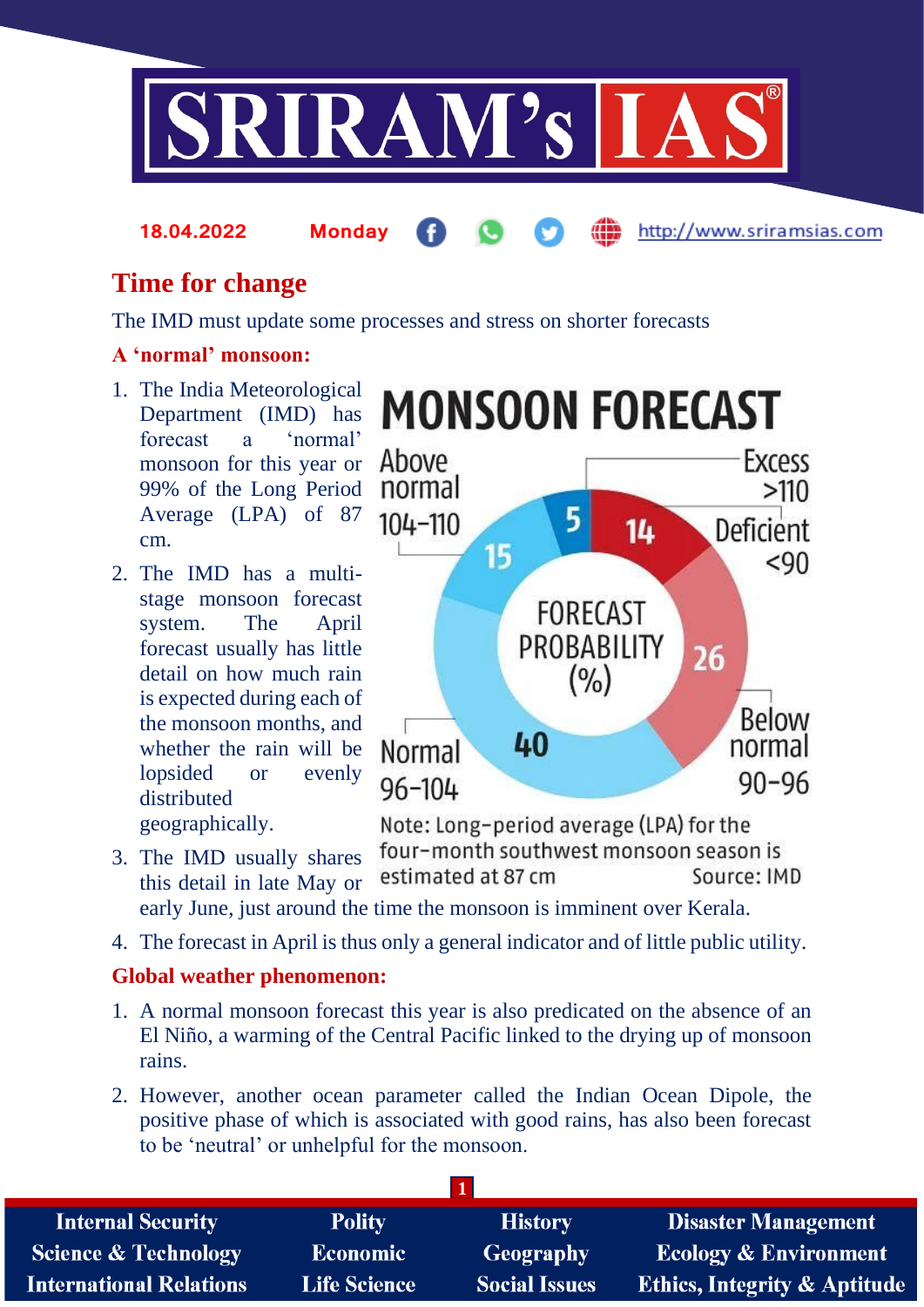

#### http://www.sriramsias.com **18.04.2022 Monday**

#### **The Long Period Average (LPA)**

- 1. There has also been another significant bit of information made public. The IMD has changed its definition of the LPA, which is an indication of the average rainfall over a 50-year interval and, as per the norms of the World Meteorological Organization to which India is a signatory, should be updated every 10 years.
- 2. For myriad reasons, the IMD stuck with an LPA number of 89 cm (the average monsoon rain from 1951-2000) until 2018, when it was updated to 88 cm (to reflect the average from 1961-2010).



**2**

**Internal Security Science & Technology International Relations** 

**Polity Economic Life Science** 

**History Geography Social Issues** 

**Disaster Management Ecology & Environment Ethics, Integrity & Aptitude**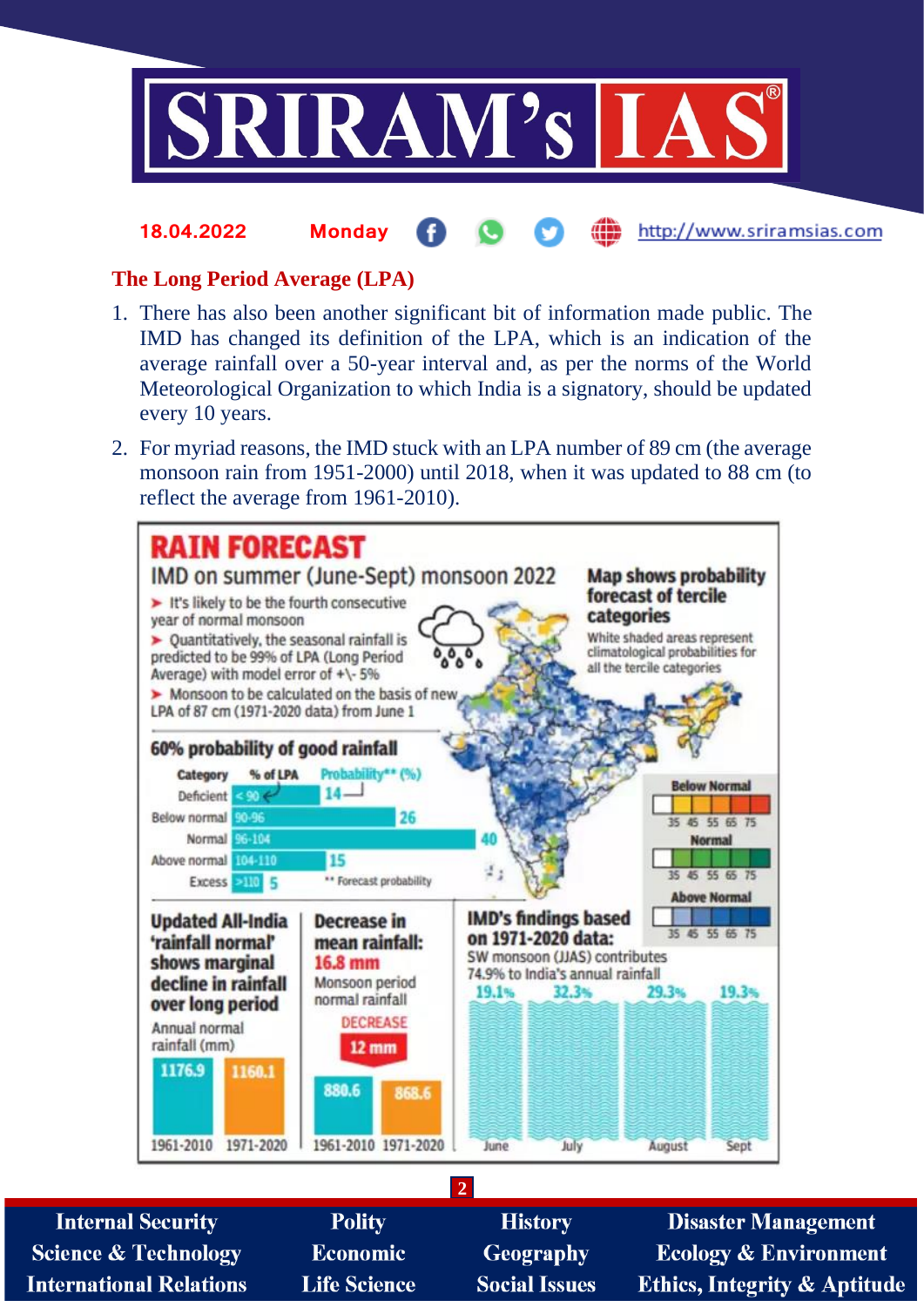

#### the http://www.sriramsias.com **18.04.2022 Monday**

#### **Cause of Concern:**

- 1. To count for the 1971-2020 interval, the number is 87 cm. While on the surface, it might look like India is losing just a centimetre of rainfall every decade, it must be remembered that this conceals wide shifts in rainfall when computed at the State and district levels as the monsoon rain is highly uneven.
- 2. The IMD explains the loss of a centimetre every decade as part of a natural cycle of the monsoon where 30 years of less rain, or a 'dry' epoch, is followed by 30 years of a 'wet epoch'.
- 3. India began a dry epoch in the 1970-80 decade, the IMD says; it is now in a neutral phase and will enter a wet epoch in the decade, 2030-2040.
- 4. The IMD has presented research over the years documenting the changes in the weather and rainfall in recent years down to sub-district levels and has said that global warming, in its tendency to heat the oceans, has certainly had a role to play.
- 5. Much like the update to the average, the IMD must update some processes and lay stress on shorter forecasts, a month or a fortnight ahead, rather than maintain anachronistic traditions of long-range forecasts that are neither accurate nor useful.

# **The status of India's National Cyber Security Strategy**

### **Urgent Need for Cyber Security Strategy:**

- 1. As per American cybersecurity firm Palo Alto Networks' 2021 report, Maharashtra was the most targeted State in India — facing 42% of all ransomware attacks.
- 2. The report stated that India is among the more economically profitable regions for hacker groups and hence these hackers ask Indian firms to pay a ransom, usually using cryptocurrencies, in order to regain access to the data.
- 3. One in four Indian organisations suffered a ransomware attack in 2021. Indian organisations witnessed a 218% increase in ransomware — higher than the global average of 21%.

| <b>Internal Security</b>        | <b>Polity</b>       | <b>History</b>       | <b>Disaster Management</b>              |  |  |
|---------------------------------|---------------------|----------------------|-----------------------------------------|--|--|
| <b>Science &amp; Technology</b> | <b>Economic</b>     | <b>Geography</b>     | <b>Ecology &amp; Environment</b>        |  |  |
| <b>International Relations</b>  | <b>Life Science</b> | <b>Social Issues</b> | <b>Ethics, Integrity &amp; Aptitude</b> |  |  |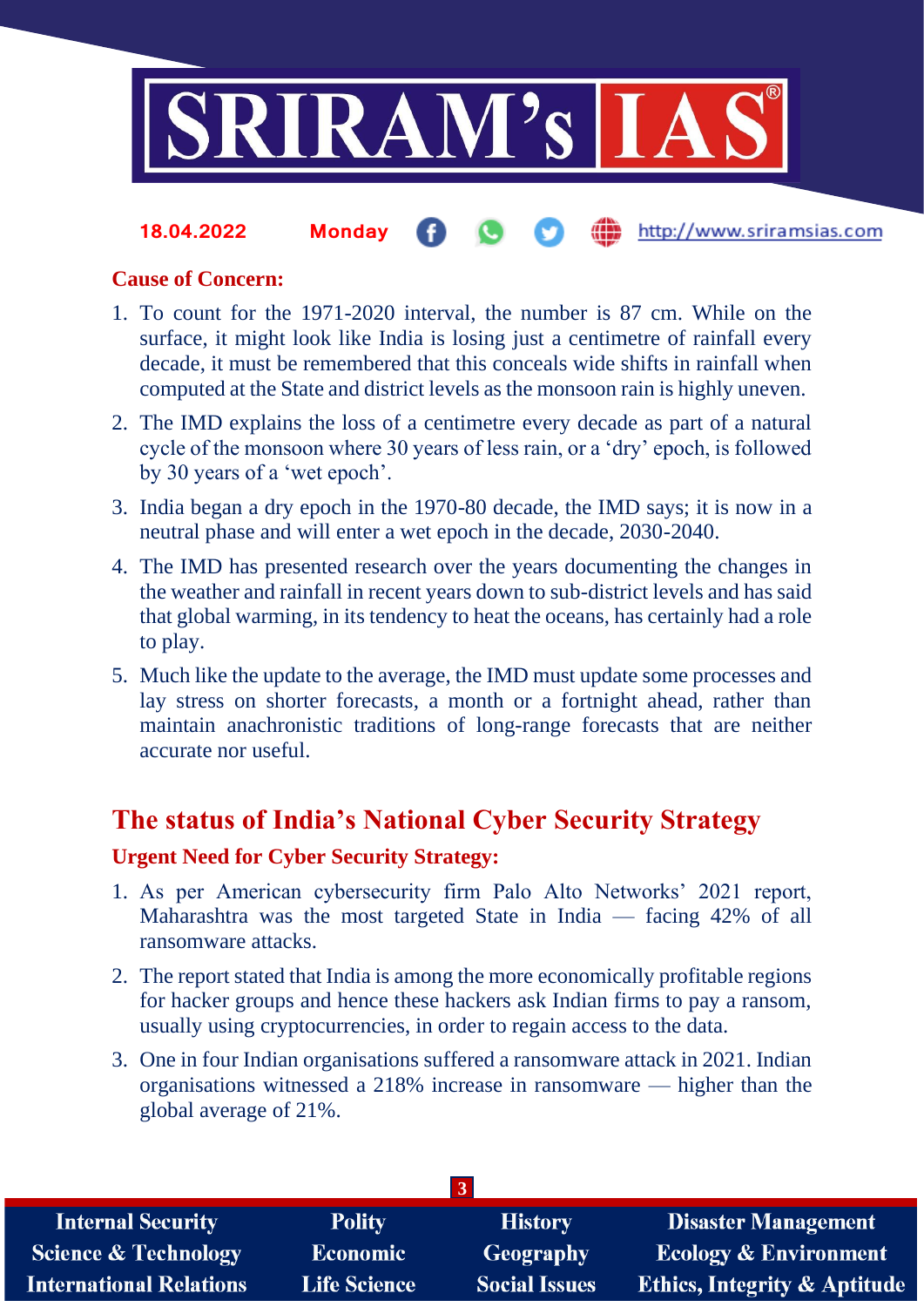

- the http://www.sriramsias.com **18.04.2022 Monday**
- 4. Software and services (26%), capital goods (14%) and the public sector (9%) were among the most targeted sectors. An increase in such attacks has brought to light the urgent need for strengthening India's cybersecurity.

### **The National Cyber Security Strategy:**

Conceptualised by the Data Security Council of India (DSCI) the report focuses on 21 areas to ensure a safe, secure, trusted, resilient, and vibrant cyberspace for India.

### **The main sectors of focus of the report are**

- 1. **Large scale digitisation of public services requires build in security:** There needs to be a focus on security in the early stages of design in all digitisation initiatives
- 2. **Supply chain security:** There should be robust monitoring and mapping of the supply chain of the Integrated circuits (ICT) and electronics products. y.
- 3. **Critical information infrastructure protection:** The supervisory control and data acquisition (SCADA) security should be integrated with enterprise security. A repository of vulnerabilities should also be maintained.
- 4. **Digital payments:** There should be mapping and modelling of devices and platforms deployed, transacting entities, payment flows, interfaces and data exchange as well as threat research and sharing of threat intelligence.
- 5. **State-level cyber security:** State-level cybersecurity policies and guidelines for security architecture, operations, and governance need to be developed.

To implement cybersecurity in the above-listed focus areas, the report lists the following recommendations:

- 1. **Budgetary provisions:** A minimum allocation of 0.25% of the annual budget, which can be raised up to 1% has been recommended to be set aside for cyber security.
- 2. **Research, innovation, skill-building and technology development:** A national framework should be devised in collaboration with institutions like the National Skill Development Corporation (NSDC) and ISEA (Information Security Education and Awareness) to provide global professional certifications in security.

| <b>Polity</b>       | <b>History</b>       | <b>Disaster Management</b>              |  |  |  |
|---------------------|----------------------|-----------------------------------------|--|--|--|
| <b>Economic</b>     | Geography            | <b>Ecology &amp; Environment</b>        |  |  |  |
| <b>Life Science</b> | <b>Social Issues</b> | <b>Ethics, Integrity &amp; Aptitude</b> |  |  |  |
|                     |                      |                                         |  |  |  |